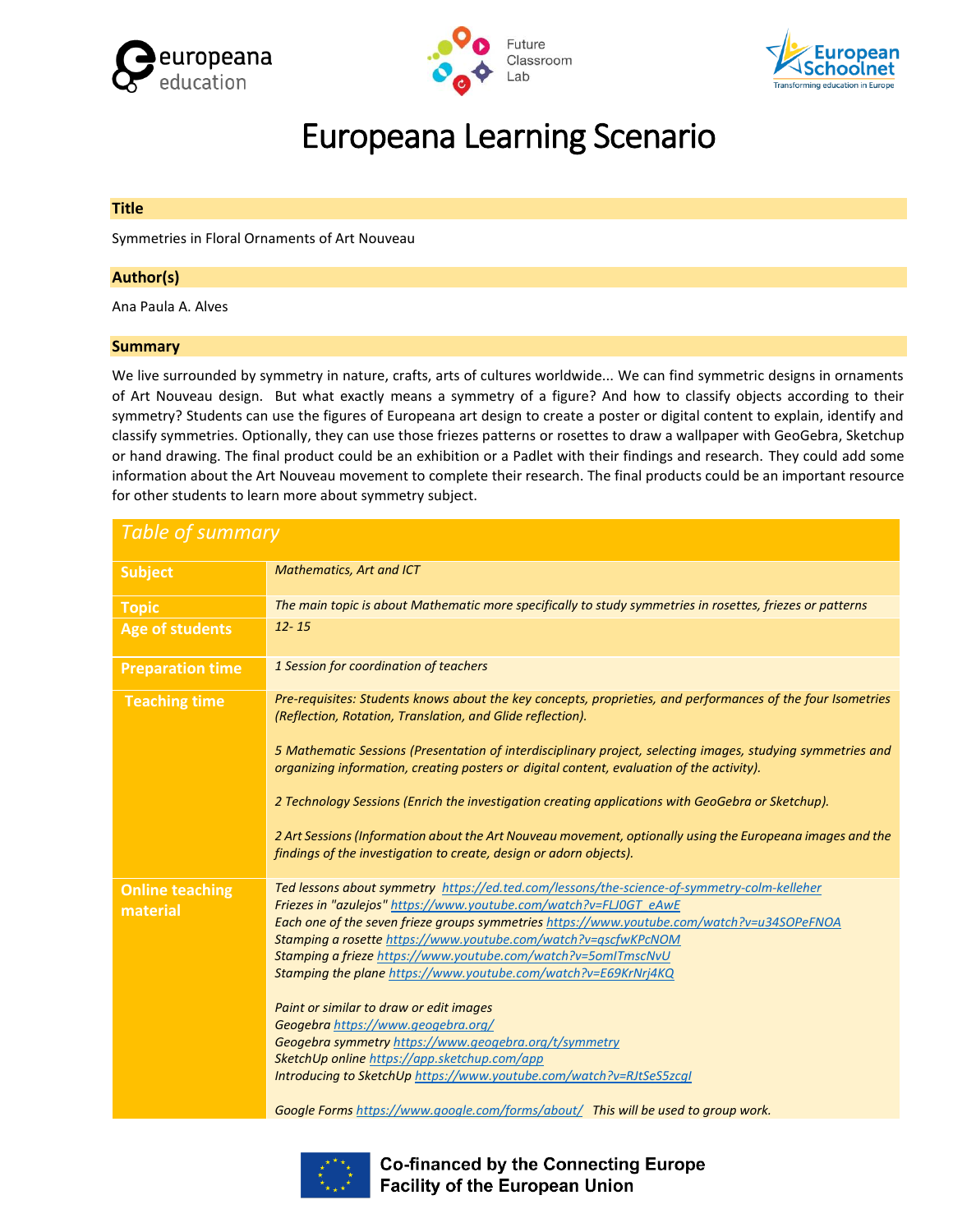





|                                     | Any software to produce an infographic or a poster: PowerPoint, Canva, etc.<br>Padlet https://padlet.com/ Online platform where students can share ideas about the work they will create.<br>Mentimeter https://www.mentimeter.com for feedback.<br>21 CLD Student work rubrics https://education.microsoft.com/GetTrained/ITL-Research |
|-------------------------------------|-----------------------------------------------------------------------------------------------------------------------------------------------------------------------------------------------------------------------------------------------------------------------------------------------------------------------------------------|
| <b>Offline teaching</b><br>material | Text book, paper, colored pencil, glue, etc.<br>Computer, internet access                                                                                                                                                                                                                                                               |
| <b>Europeana</b><br>resources used  | <b>Floral Ornaments of Art Nouveau</b><br>https://www.europeana.eu/portal/pt/search?q=what%3A%22floral%20ornaments%22&view=grid<br>Art Nouveau: Drawings of plants and ornaments<br>https://pro.europeana.eu/data/art-nouveau-drawings-of-plants-and-ornaments                                                                          |

## **Licenses**

*Please indicate below which license you attribute your work with by picking one of the options below. We do NOT recommend the last option – in case you pick that one, your work will not be translatable or editable. If you include images in the learning scenario, please make sure to add the source and licenses under the pictures themselves.*

✓**Attribution ShareAlike CC BY-SA.** This license lets others remix, tweak, and build upon your work even for commercial purposes, as long as they credit you and license their new creations under the identical terms. This is the license used by Wikipedia, and is recommended for materials that would benefit from incorporating content from Wikipedia and similarly licensed projects.

## **Integration into the curriculum**

This lesson could be used in Mathematics or as an interdisciplinary project (Math, Art, ICT, History, Science,…).

**Mathematics:** Using figures of Europeana art design to create a poster or digital content to explain, identify and classify symmetries.

**Technology:** Enrich the investigation creating applications with GeoGebra or Sketchup.

**Arts:** Explaining Art Nouveau movement; optionally using the Europeana images and the findings of the investigation to create, design or adorn objects.

## **Aim of the lesson**

The aim of this Learning Scenario is to produce a poster or digital content to explain, identify and classify symmetries using rosettes, friezes or patterns of Art Nouveau designs ornaments.

Optionally they could create applications (with Geogebra or Sketchup) or design/adorn objects to illustrate and enrich their findings.

## **Trends**

**Students as Creators**: students become more active producers and publishers of educational resources.

**Collaborative Learning**: a strong focus on group work.

**STEAM Learning**: Increased focus on Science, Technology, Engineering, Arts, Mathematics subjects in the curriculum

## **21st century skills**

**1. Content knowledge and 21st century themes:** This learning scenario focuses on Mathematics, ICT and Arts, to promote an understanding of academic content by weaving interdisciplinary themes.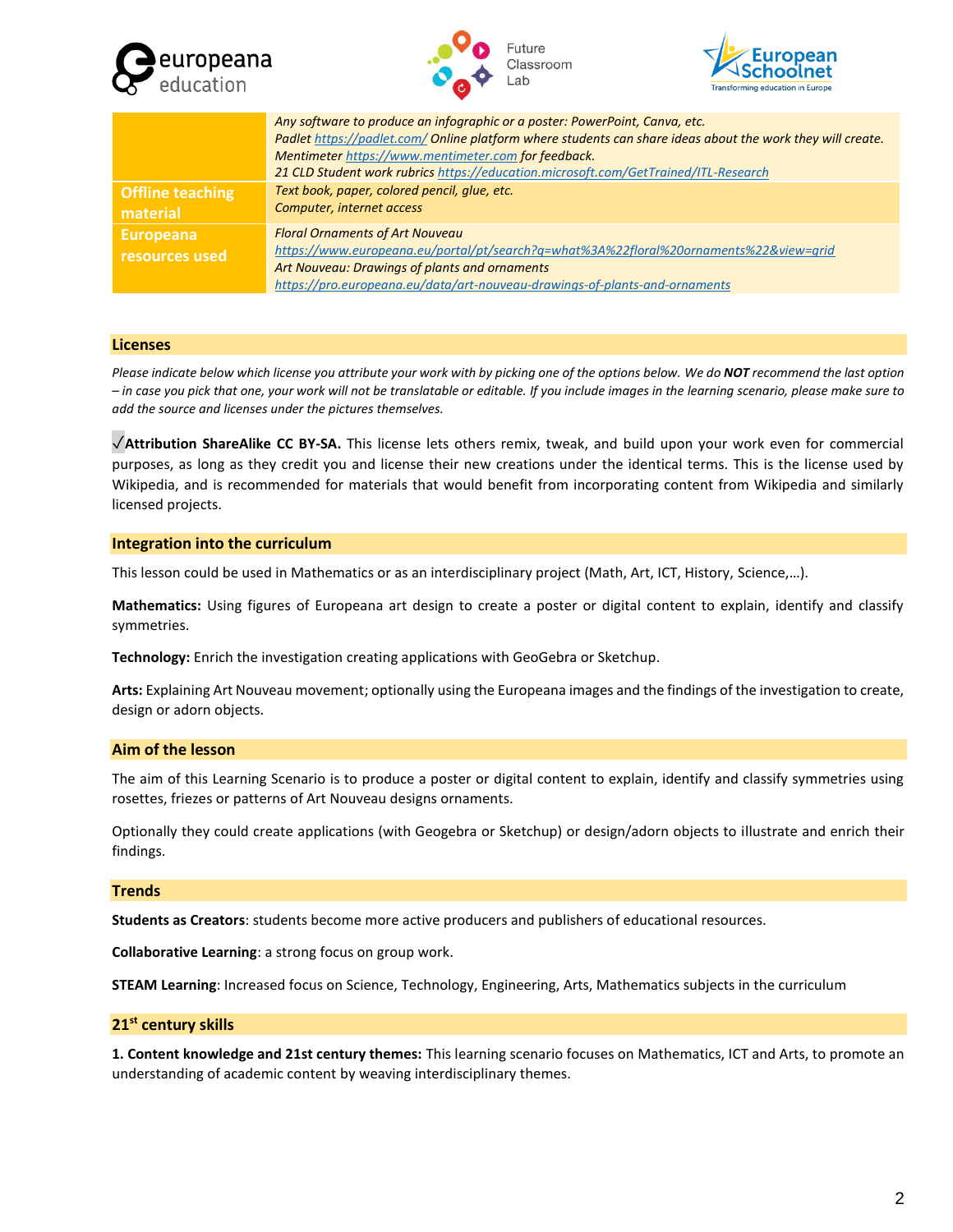





**2. Learning and Innovation Skills:** Students need to collaborate, have critical thinking, being creative and innovative to explain the concepts and to produce the required poster or digital content.

**3. Information, Media and Technology Skills:** In this project, students have to use ICT tools to research, organize, create and present their findings.

**4. Life and Career Skills:** Students have to produce a product, respect deadlines, collaborate with a team and know how to explain their ideas. These activities are important to develop thinking skills, content knowledge, and social and emotional competencies.

## **Activities**

*Describe here in detail all the activities during the lesson and the time they require. Remember, that your learning scenario needs to use Europeana resources.*

| Name of activity                            | Procedure                                                                                                                                                                                                                                                                                                                                                                                                                      |                   |  |  |  |
|---------------------------------------------|--------------------------------------------------------------------------------------------------------------------------------------------------------------------------------------------------------------------------------------------------------------------------------------------------------------------------------------------------------------------------------------------------------------------------------|-------------------|--|--|--|
| 1) Inspire and prepare<br>(Mathematic)      | Teacher inspires students to the main topic (Symmetry in nature, crafts, arts of cultures<br>worldwide), presents the main ideas of the LS, negotiates the assessment criteria with<br>students and presents the Europeana portal (explain how to search for information).<br>Students form small teams (2 or 3 per group), discuss the roles and responsibilities and post a<br>presentation of the group on the Padlet wall. |                   |  |  |  |
| 2) Explore and<br>organize (Mathematic)     | The students' teams explore and research the subject (to explain, identify and classify<br>symmetries), they select images from Europeana (Art Nouveau) and organize their findings.<br>They could use the Padlet to post and share their work. They must pay attention to copyright<br>issues regarding the data they collect.                                                                                                | 50 min            |  |  |  |
| 3) Make a draft<br>(Mathematic)             | Each team as to create a poster or digital content, explaining the symmetries in the images.<br>They have to edit images, create movements, effects, etc. They have to be creative to explain<br>the concepts. They could use the Padlet to post and share their work.                                                                                                                                                         |                   |  |  |  |
| 4) Enrich the<br><i>investigation (ICT)</i> | The students' teams could enrich the investigation creating applications with GeoGebra or<br>Sketchup. These applets could be embedded in the poster or collected in the Padlet wall.                                                                                                                                                                                                                                          | 100 min           |  |  |  |
| 5) Enrich the<br><i>investigation (Art)</i> | Students have to search for the Art Nouveau movement to complete their research to relate<br>the images to the heritage. Optionally they could use their findings to create, design or adorn<br>objects.                                                                                                                                                                                                                       |                   |  |  |  |
| 6) Present and<br>evaluate                  | Each team has to post and share their work in the Padlet wall and present the results of their<br>work to the all class. During the presentation, the peers will evaluate the other teams work<br>using an online response system, like Mentimeter. They also do a self-evaluation based on<br>rubrics.                                                                                                                        | 50 <sub>min</sub> |  |  |  |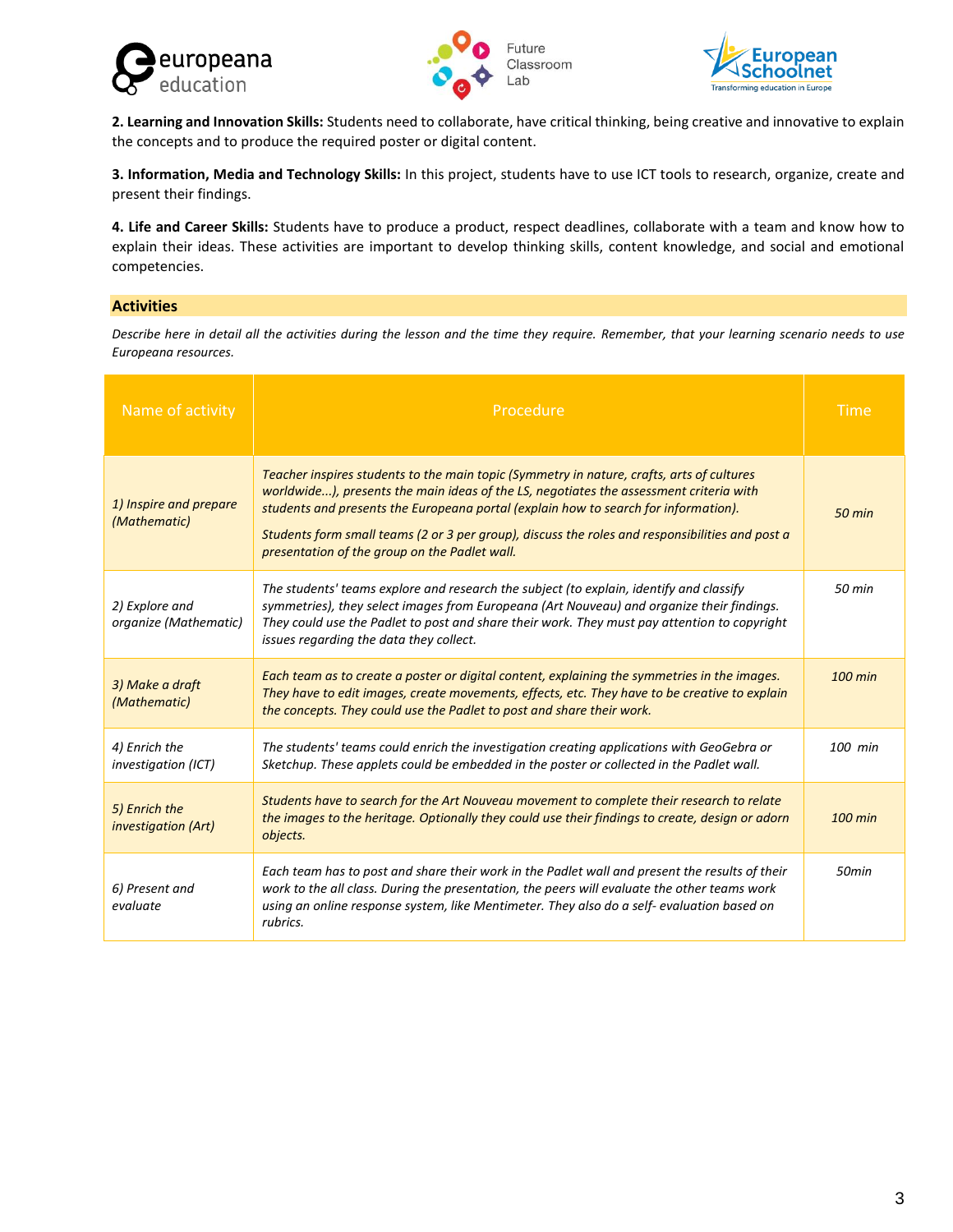



Future Classroom



## **Assessment**

| Assessment                                               | % final<br>mark | 5                                                                                                                                                                                                                                                                                                                                           | $\overline{4}$                                                                                                                                                                                                                                                                                                 | $\overline{3}$                                                                                                                                                                                                                                      | $\overline{2}$                                                                                                                                                                                                                                                   | $\mathbf{1}$                                                                                                                                                          |
|----------------------------------------------------------|-----------------|---------------------------------------------------------------------------------------------------------------------------------------------------------------------------------------------------------------------------------------------------------------------------------------------------------------------------------------------|----------------------------------------------------------------------------------------------------------------------------------------------------------------------------------------------------------------------------------------------------------------------------------------------------------------|-----------------------------------------------------------------------------------------------------------------------------------------------------------------------------------------------------------------------------------------------------|------------------------------------------------------------------------------------------------------------------------------------------------------------------------------------------------------------------------------------------------------------------|-----------------------------------------------------------------------------------------------------------------------------------------------------------------------|
| <b>Collaboration</b><br>(team work)<br>observation       | 30%             | Students are<br>sharing<br>responsibility<br>fairly<br>They are making<br>substantive<br>decisions together<br><b>Their work</b><br>product is<br>interdependent.<br>(Collaboration:<br><b>Student Work</b><br><b>Rubric)</b>                                                                                                               | Students are<br>sharing<br>responsibility<br>fairly<br>They are making<br>substantive<br>decisions together<br><b>But their work</b><br>product is not<br>interdependent.<br>(Collaboration:<br><b>Student Work</b><br><b>Rubric)</b>                                                                          | Students are<br>sharing<br>responsibility<br>fairly<br>But they are not<br>making<br>substantive<br>decisions<br>together.<br>(Collaboration:<br><b>Student Work</b><br><b>Rubric)</b>                                                              | Students are<br>working together<br>But they are not<br>sharing<br>responsibility<br>fairly.<br>(Collaboration:<br><b>Student Work</b><br><b>Rubric)</b>                                                                                                         | Students are not<br>working together<br>in pairs or groups.<br>(Collaboration:<br><b>Student Work</b><br><b>Rubric)</b>                                               |
| Knowledge<br>Construction<br>(team work)<br>observation  | 40%             | The student's<br>main effort was<br>knowledge<br>construction<br>The work does<br>demonstrate<br>conceptual<br>understanding<br>And students did<br>apply their<br>knowledge or the<br>work is<br>interdisciplinary.<br>(Knowledge<br>Construction:<br><b>Student Work</b><br>Rubric)                                                       | The student's<br>main effort was<br>knowledge<br>construction<br>The work does<br>demonstrate<br>conceptual<br>understanding<br>But students did<br>not apply their<br>knowledge and<br>the work is not<br>interdisciplinary.<br>(Knowledge<br>Construction:<br><b>Student Work</b><br>Rubric)                 | The student's<br>main effort was<br>knowledge<br>construction<br>But the work does<br>not demonstrate<br>conceptual<br>understanding.<br>(Knowledge<br>Construction:<br><b>Student Work</b><br>Rubric)                                              | It shows that the<br>student<br>interpreted,<br>analyzed,<br>synthesized, or<br>evaluated<br>information or<br>ideas.<br>But the student's<br>main effort was<br>not knowledge<br>construction.<br>(Knowledge<br>Construction:<br><b>Student Work</b><br>Rubric) | The work shows<br>only that students<br>reproduced<br>information or<br>used familiar<br>procedures.<br>(Knowledge<br>Construction:<br><b>Student Work</b><br>Rubric) |
| Use of ICT for<br>Learning (team<br>work)<br>observation | 30%             | <b>Student work</b><br>demonstrates use<br>knowledge<br>construction<br>supported by ICT<br>The ICT was<br>required for<br>constructing this<br>knowledge<br><b>Students designed</b><br>a product that<br>demonstrates<br>attention to<br>authentic users in<br>its design.<br>(Use of ICT for<br>Learning: Student<br><b>Work Rubric)</b> | <b>Student work</b><br>demonstrates<br>knowledge<br>construction<br>supported by ICT<br>The ICT was<br>required for<br>constructing this<br>knowledge<br><b>But students did</b><br>not design an ICT<br>product for<br>authentic users.<br>(Use of ICT for<br><b>Learning: Student</b><br><b>Work Rubric)</b> | <b>Student work</b><br>demonstrates<br>knowledge<br>construction<br>supported by ICT<br><b>But students</b><br>could have<br>constructed the<br>same knowledge<br>without using ICT.<br>(Use of ICT for<br>Learning: Student<br><b>Work Rubric)</b> | <b>Students used ICT</b><br><b>But the work does</b><br>not demonstrate<br>knowledge<br>construction<br>supported by ICT.<br>(Use of ICT for<br>Learning: Student<br><b>Work Rubric)</b>                                                                         | <b>Student work</b><br>does not<br>demonstrate ICT<br>use.<br>(Use of ICT for<br>Learning: Student<br><b>Work Rubric)</b>                                             |